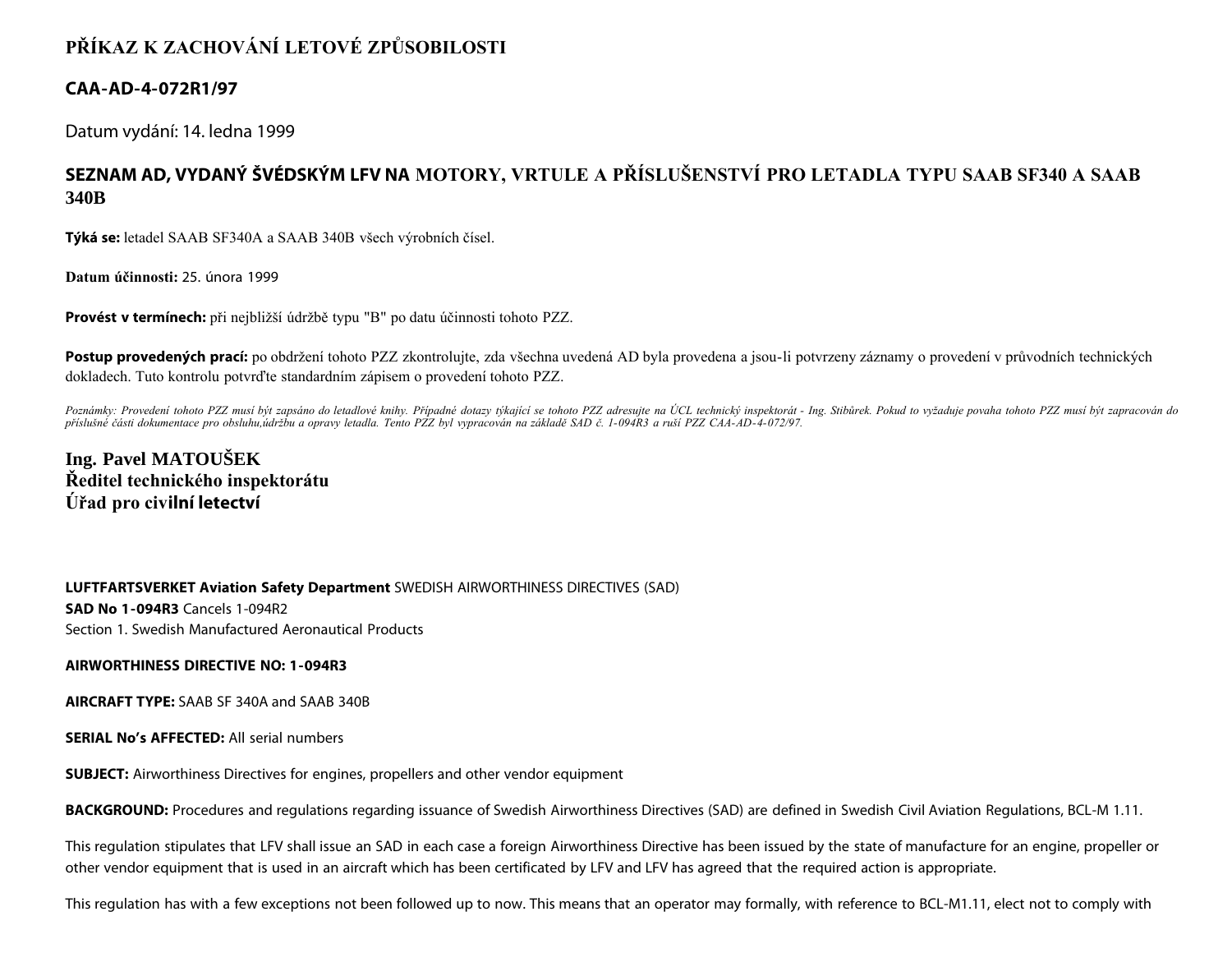foreign Airworthiness Directives. On the other hand, the Swedish regulations for maintenance, BCL-M 3.2 stipulates that each maintenance organization for transport category aircraft must have access to and follow all Airworthiness Directives issued by the state of manufacture. However, the wording in this regulation is ambiguous and can be misinterpreted as being limited to airframe Airworthiness Directives only.

#### This SAD is issued to

a) Eliminate the possibility of misinterpretation of the wording in the regulations regarding mandatory compliance with Airworthiness Directives issued by the state of manufacture for engines, propellers and other vendor equipment

b) As a service publish a list of vendor Airworthiness Directives published by the State of Manufacture (or Design)

**REFERENCE DOCUMENTS:** Swedish Civil Aviation Regulations, BCL-M 1.11 and M 3.2

ACTIONS: Perform all applicable actions required by Airworthiness Directives issued by the state of manufacture (or Design) for the engines, propellers and other vendor equipment that are part of the SAAB 5F340A and SAAB 340B type design. An alternate means of compliance or exemption may be approved by LFV, Aviation Safety Department.

**COMPLIANCE TIME:** As defined in the foreign Airworthiness Directive

### **EFFECTIVE DATE:** 18 December,1998

Enclosure to SAD 1-094R3List of foreign Airworthiness Directives applicable to the SAAB SF340A and/or SAAB 340B

The following foreign Airworthiness Directives are issued by the state of manufacture (or Design) for engines, propellers and other vendor equipment that are part of the SAAB SF340A and/or type design.

Please observe that the list may be incomplete and is published as a service only. Each operator is responsible to check applicable Airworthiness Directives for his airplane. Comments are invited for revision of the enclosure with updated data.

| Authority     | AD Number       | Subject                                                                                                 | LFVDisposition                                                |
|---------------|-----------------|---------------------------------------------------------------------------------------------------------|---------------------------------------------------------------|
| <b>CAA UK</b> | $018 - 10 - 90$ | FIRE FIGHTING ENTERPRISES:<br>Cabin portable fire extinghuiser                                          | Swedish<br>Airworthiness Directive LVD<br>No 2329<br>released |
| CAA UK        | $005 - 04 - 92$ | FLIGHT EQUIPMENT AND ENGINEERING SEATS MODEL<br>121:<br>Visual inspection of 111/115 seats for cracking |                                                               |
| CAA UK        | $004 - 09 - 92$ | FIRE FIGHTING ENTERPRISES:<br>Cabin portable fire extinghuiser - Discharge head<br>assembly             | Swedish<br>Airworthiness Directive LVD<br>No 2453<br>released |
| <b>CAA UK</b> | 006-03-93       | FLIGHT EQUIPMENT & ENGINEERING:<br>Inspection and where necessary replacement of aisle                  |                                                               |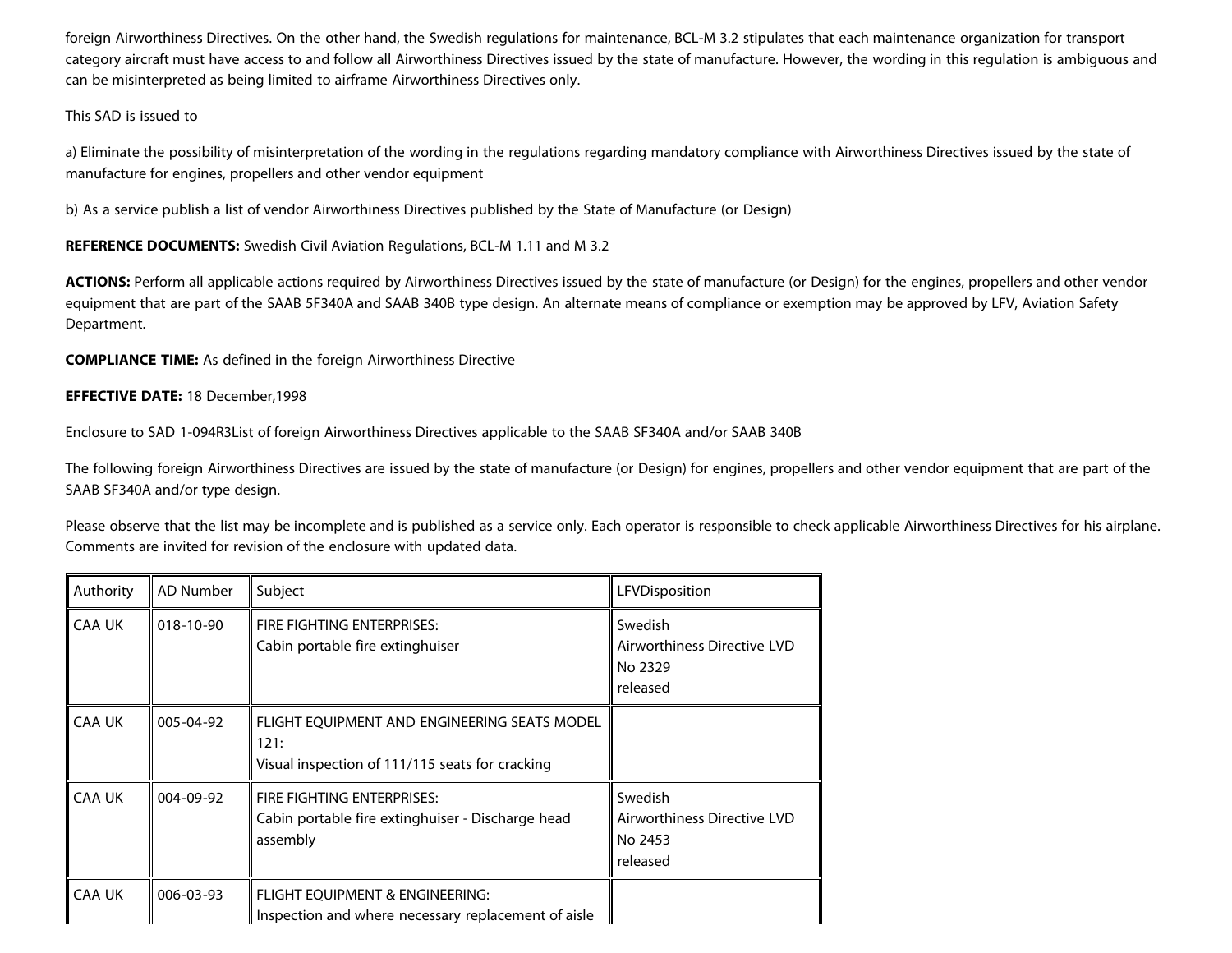|               |                 | section                                                                                                                                     |                                  |
|---------------|-----------------|---------------------------------------------------------------------------------------------------------------------------------------------|----------------------------------|
| <b>CAA UK</b> | 017-03-93       | FLIGHT EQUIPMENT & ENGINEERING SEATS MODEL<br>121:<br>Replacement of inboard section                                                        |                                  |
| <b>CAA UK</b> | 006-01-94       | DOWTY AEROSPACE PROPELLERS:<br>Inspection of counterweight arms for forging folds                                                           | Overhaul instructions<br>applies |
| <b>CAA UK</b> | 005-10-94       | DOWTY AEROSPACE GLOUCESTER PROPELLERS:<br>Propellers - Hub wall cracking                                                                    |                                  |
| <b>CAA UK</b> | $002 - 11 - 96$ | <b>DOWTY AEROSPACE GLOUCESTER:</b><br>Propeller - Blade pitch seizure                                                                       |                                  |
| FAA           | 74-08-09        | PAPER AND LINEN RECEPTABLES                                                                                                                 | Included in MRB Doc.             |
| FAA           | 88-07-08        | <b>GENERAL ELECTRIC:</b><br>Prevent engine power turbine over speed                                                                         | SAD No 1-021<br>released         |
| FAA           | 90-07-08R1      | S.E.L.A. LABORATORIE:<br>Cabin fluorecent lighting system                                                                                   |                                  |
| FAA           | $91 - 10 - 01$  | <b>COLLINS:</b><br>TCAS II Modification of Collins TTR-920 computer                                                                         |                                  |
| FAA           | $91 - 15 - 15$  | E.I. DUPONT de NEMOURS & Co:<br>Crewmember Protective Breathing Equipment                                                                   | Performed by<br><b>SAAB USA</b>  |
| FAA           | 93-04-02        | ROCKWELL INTERNATIONAL/-COLLINS:<br>TDR-94D Mode S Transponders                                                                             |                                  |
| FAA           | 93-06-06        | <b>HAMILTON STANDARD:</b><br>Possible excessive wear of propeller control unit                                                              |                                  |
| FAA           | $93 - 14 - 12$  | <b>ESSX PB and R CORPORATION:</b><br>Crewmember Protective Breathing Equipment                                                              |                                  |
| FAA           | 93-23-05        | <b>GENERAL ELECTRIC AIRCRAFT ENGINES:</b><br>Inspection and replacement of, if necessary of certain<br>gas generator turbine rotor assembly |                                  |
| FAA           | 93-24-16        | PURITAN BENNET AERO SYSTEMS:<br>Crewmember Protective Breathing Equipment (PBE)                                                             |                                  |
| FAA           | $93 - 25 - 17$  | <b>GENERAL ELECTRIC:</b><br>Gas generator turbine disks and cooling plates                                                                  |                                  |